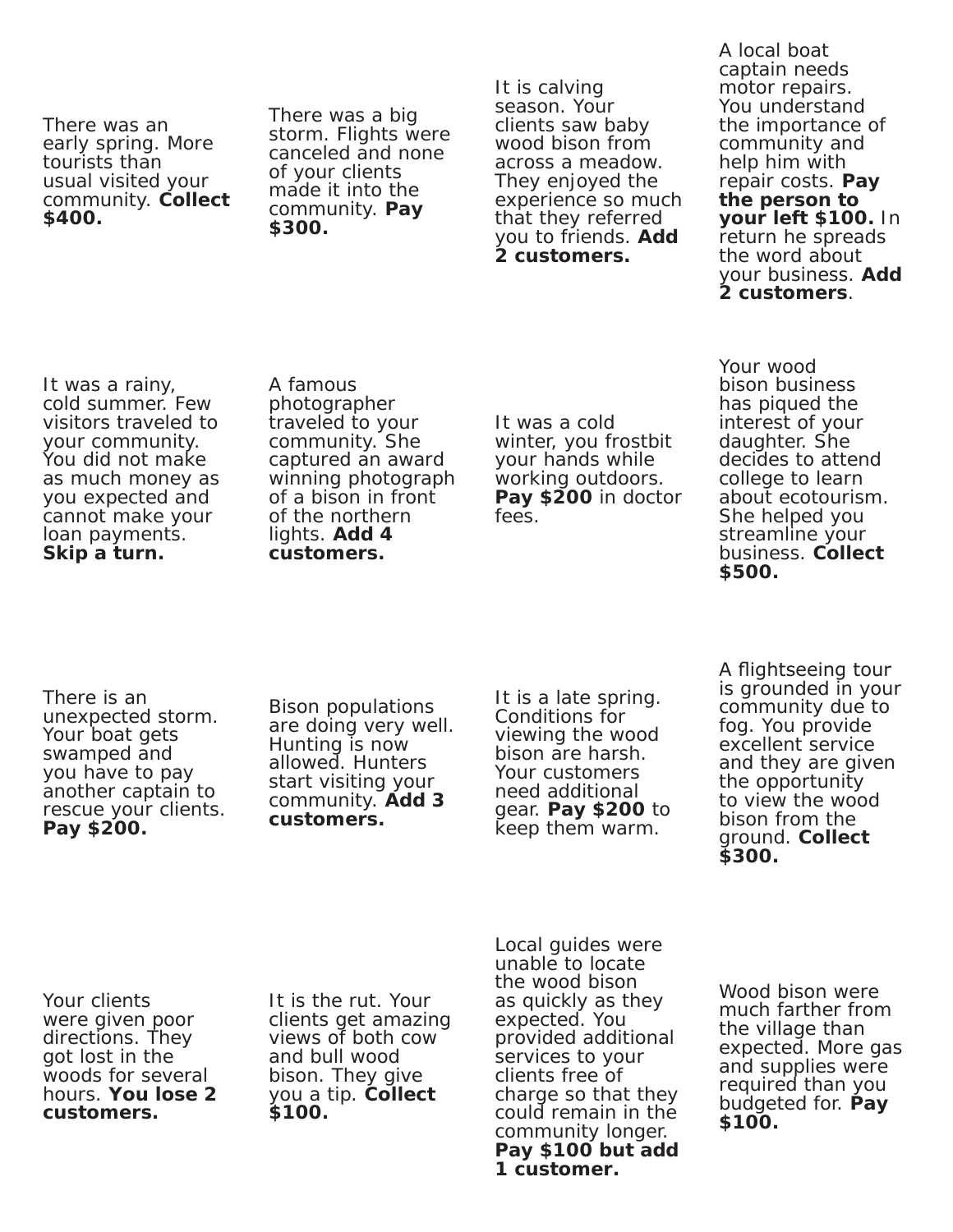

















**Natures Way Natures Way Natures Way Natures Way**







**Natures Way Natures Way Natures Way Natures Way**











**Natures Way Natures Way Natures Way Natures Way**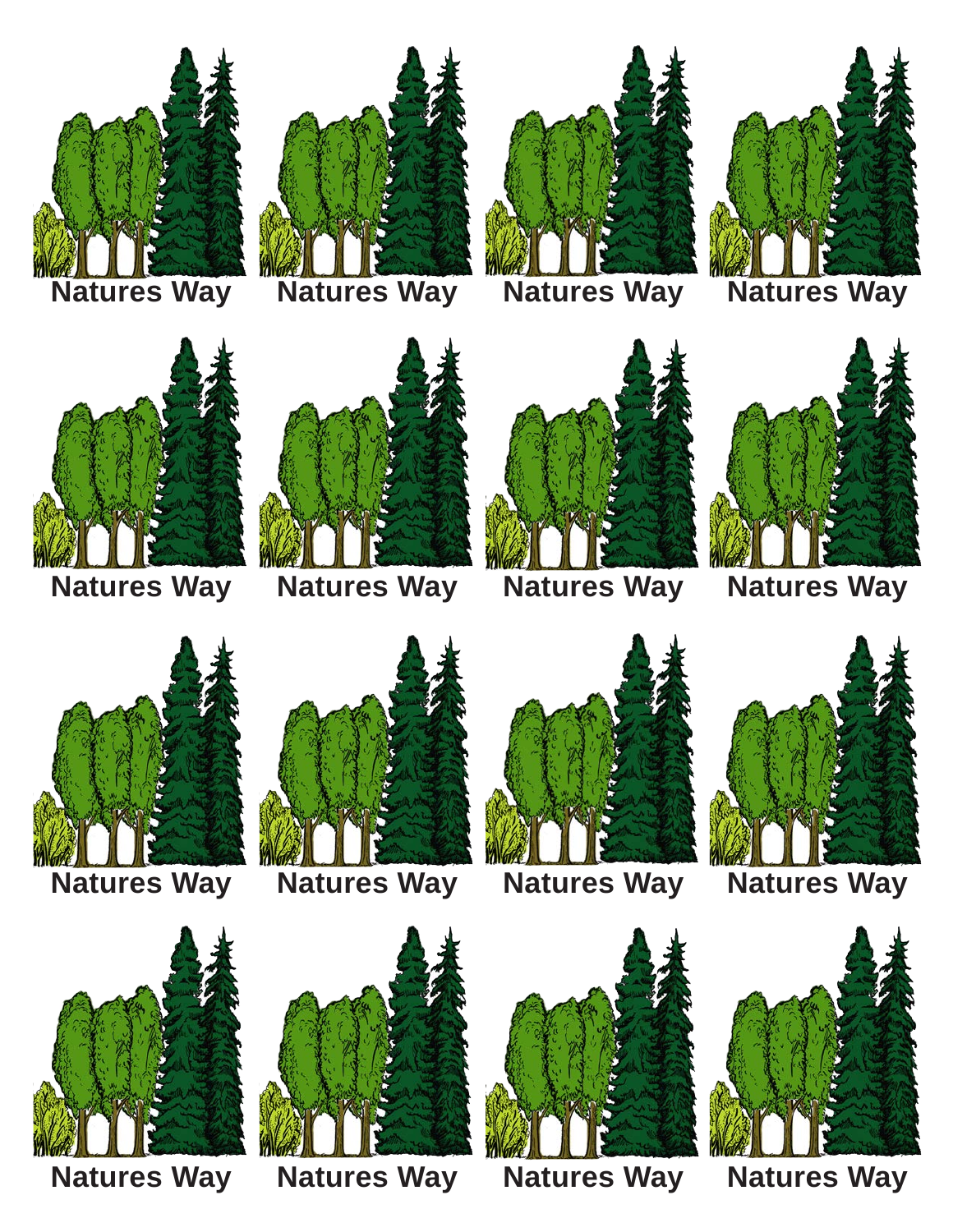A customer referred you to a friend. **Add 1 customer.**

You overcharged a customer. **Pay \$200.**

You were friendly, knowledgeable and well prepared. Your customers were extremely satisfied with your service. **Collect \$300.** 

You provided poor customer service. A customer left a negative review online. **You lose 3 customers.** 

You were awarded a rural business development grant that will allow you to receive training about customer service and ecotourism. **Collect \$400.**

You applied for a small business grant for rural Alaskans to help make your company more environmentally friendly. **Collect \$500.** 

A customer ruined your gear, you must purchase new equipment. **Pay \$150.**

Your ecotourism business helped to grow your community economy. There is now sewage and hot water in every house. The added comfort of these facilities attracts more visitors to the area. **Add 3 customers.** 

There is a fuel shortage in town. Gas prices skyrocket. **Pay \$200.**

You did not advertise enough this year. You had very few customers and cannot make your loan payments. **Skip a turn.** 

Your customer service was exceptional. A customer leaves your a tip. **Collect \$500.** 

Your equipment is old and worn out. You need to make new purchases. **Pay \$300.** 

A journalist visited your community and wrote an article describing his unique experiences while viewing wood bison. **Add 2 customers.** 

You did not purchase business insurance. A customer was injured. **Pay \$400.**  You partnered with a local craftsmen and sold 2 locally made fur mittens to your clients. **Collect your \$50 share.** 

You cut a deal with a travel agent in a larger community nearby. She helped you gain new customers, but you owe her for her efforts. **Add 2 customers** and **pay the player to your left \$300.**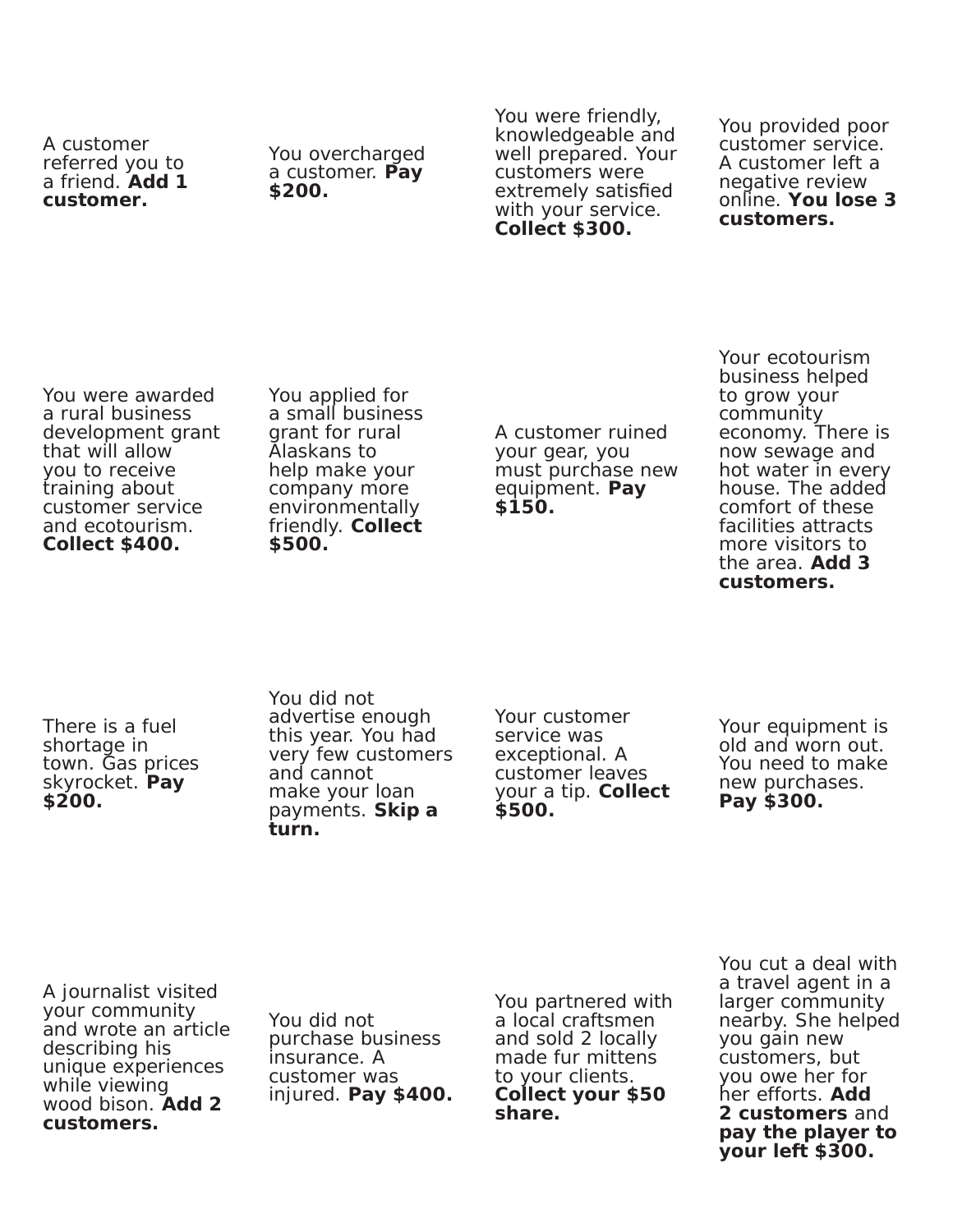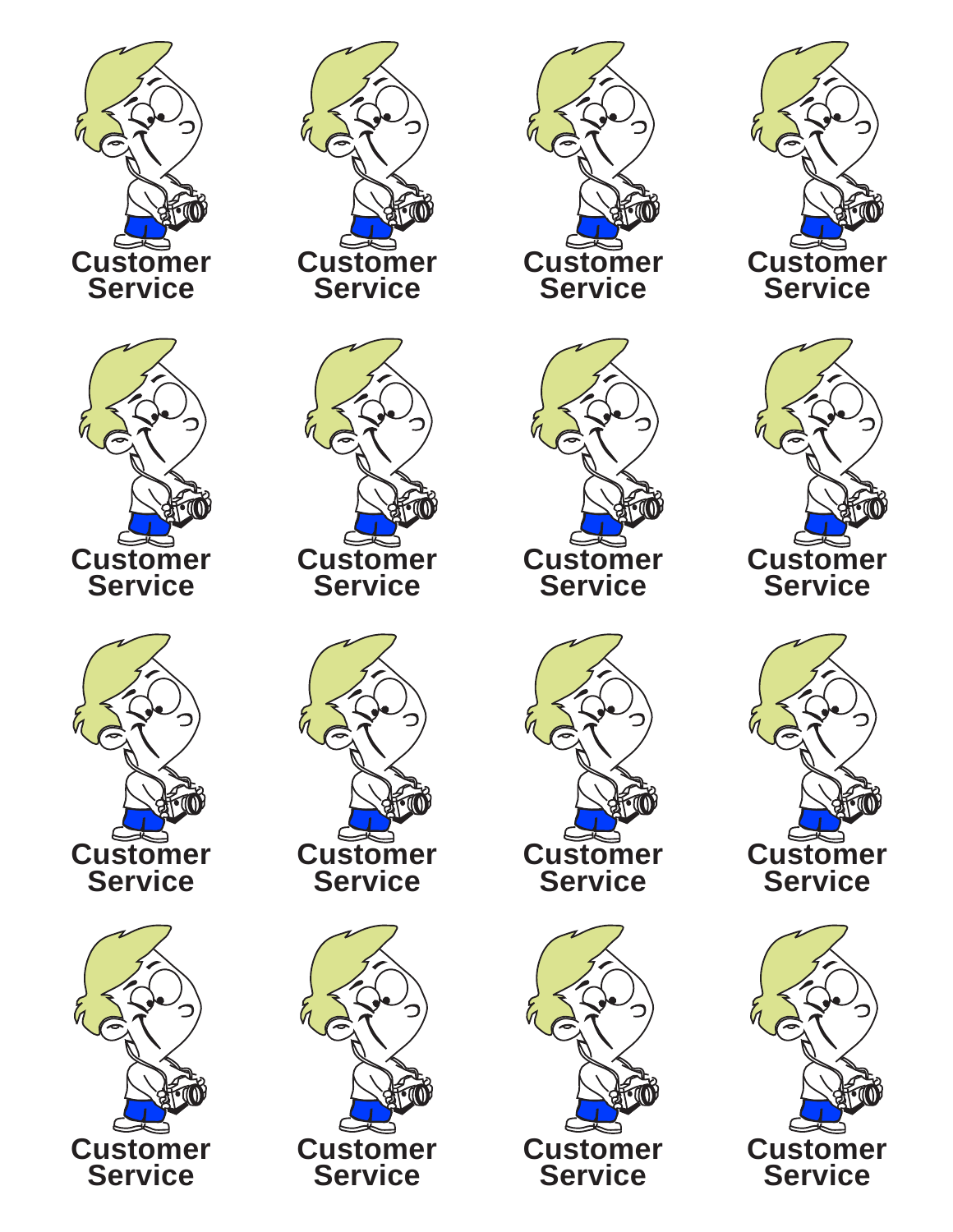A sign at your business is important for attracting visitors who are already in the area. **To put up a sign pay \$300. (Only 1 per business).**

Mailing brochures to potential visitors can be useful, but you only reach a limited number of individuals. **To mail brochures, pay \$500.** 

Ads on travel blogs, Facebook and other websites are ways to reach new customers, but there can be a lot of competition. **To buy an ad, pay \$750.** 

A website is an effective and important part of marketing. **To build a website pay \$1500 (only 1 per business).**

A sign at your business is important for attracting visitors who are already in the area. **To put up a sign pay \$300. (Only 1 per business).**

Mailing brochures to potential visitors can be useful, but you only reach a limited number of individuals. **To mail brochures, pay \$500.** 

Ads on travel blogs, Facebook and other websites are ways to reach new customers, but there can be a lot of competition. **To buy an ad, pay \$750.** 

A website is an effective and important part of marketing. **To build a website pay \$1500 (only 1 per business).**

A sign at your business is important for attracting visitors who are already in the area. **To put up a sign pay \$300. (Only 1 per business).**

Mailing brochures to potential visitors can be useful, but you only reach a limited number of individuals. **To mail brochures, pay \$500.** 

Ads on travel blogs, Facebook and other websites are ways to reach new customers, but there can be a lot of competition. **To buy an ad, pay \$750.** 

A website is an effective and important part of marketing. **To build a website pay \$1500 (only 1 per business).**

A sign at your business is important for attracting visitors who are already in the area. **To put up a sign pay \$300. (Only 1 per business).**

Mailing brochures to potential visitors can be useful, but you only reach a limited number of individuals. **To mail brochures, pay \$500.** 

Ads on travel blogs, Facebook and other websites are ways to reach new customers, but there can be a lot of competition. **To buy an ad, pay \$750.** 

A website is an effective and important part of marketing. **To build a website pay \$1500 (only 1 per business).**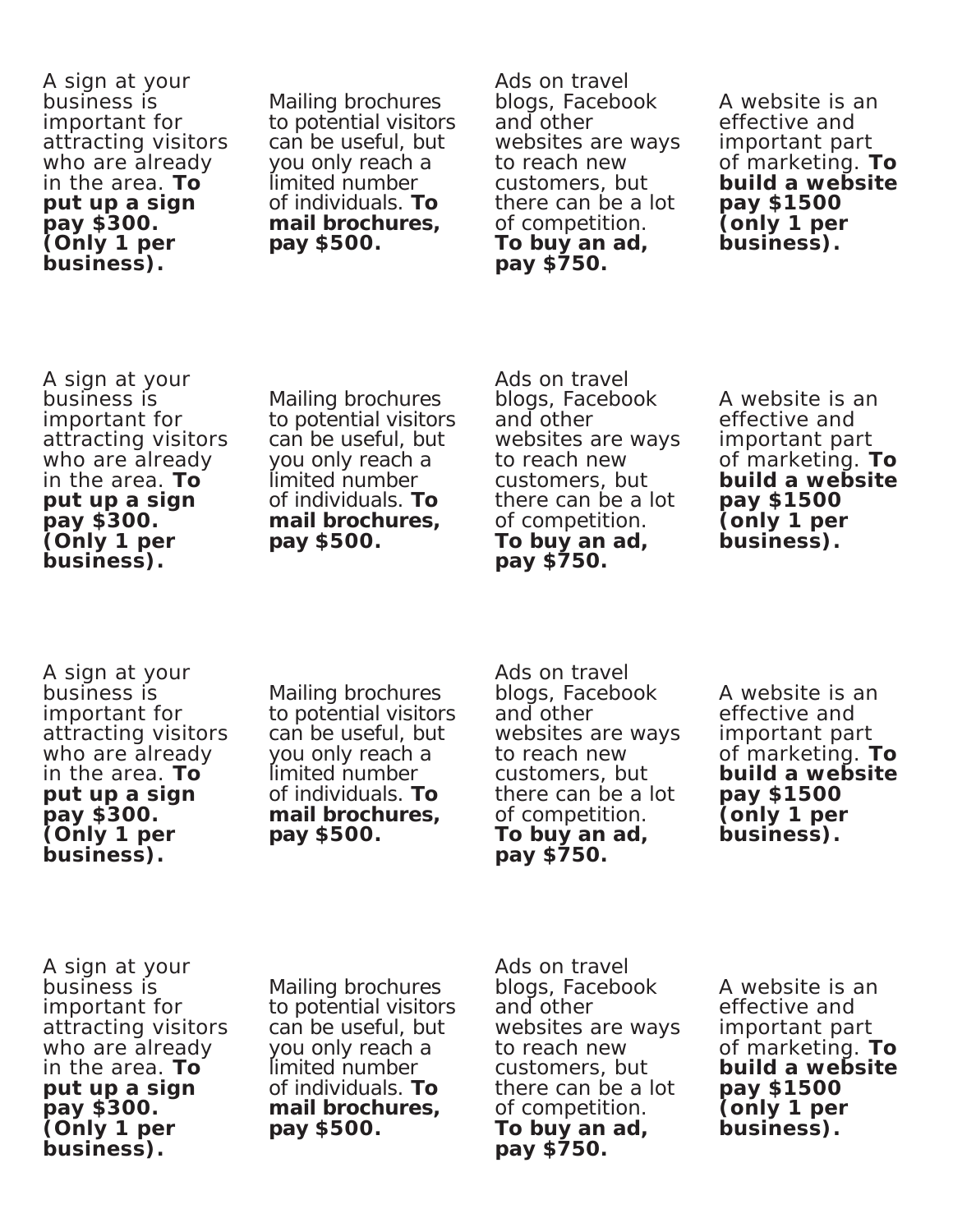| <b>Build a</b>  | <b>Advertise</b> | <b>Mail out</b>   | <b>Put up a SIGN!</b> |
|-----------------|------------------|-------------------|-----------------------|
| <b>WEBSITE!</b> | <b>ONLINE!</b>   | <b>BROCHURES!</b> |                       |
| <b>Build a</b>  | <b>Advertise</b> | <b>Mail out</b>   | <b>Put up a SIGN!</b> |
| <b>WEBSITE!</b> | <b>ONLINE!</b>   | <b>BROCHURES!</b> |                       |
| <b>Build a</b>  | <b>Advertise</b> | <b>Mail out</b>   | <b>Put up a SIGN!</b> |
| <b>WEBSITE!</b> | <b>ONLINE!</b>   | <b>BROCHURES!</b> |                       |
| <b>Build a</b>  | <b>Advertise</b> | <b>Mail out</b>   | <b>Put up a SIGN!</b> |
| <b>WEBSITE!</b> | <b>ONLINE!</b>   | <b>BROCHURES!</b> |                       |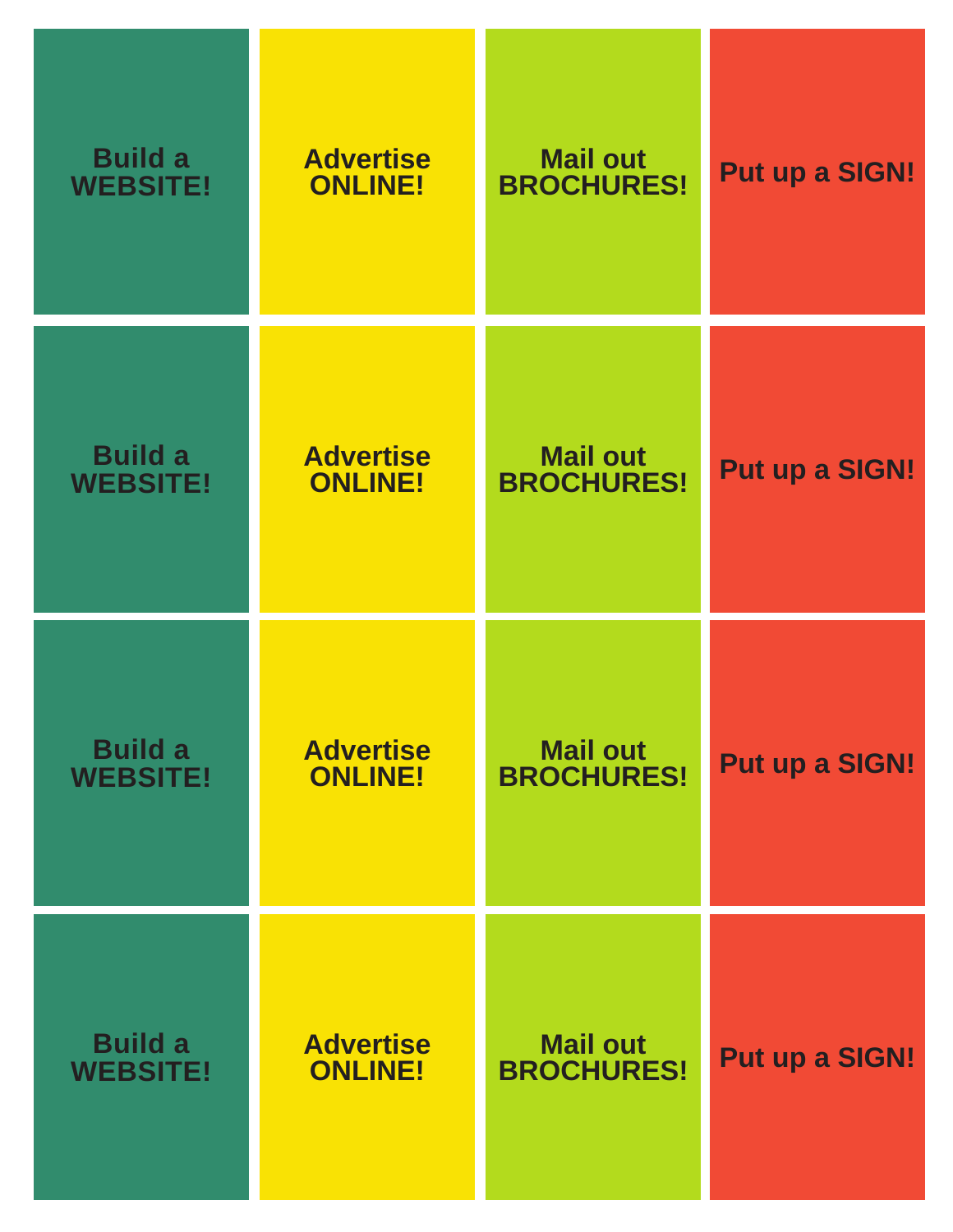A sign at your business is important for attracting visitors who are already in the area. **To put up a sign pay \$300. (Only 1 per business).**

Mailing brochures to potential visitors can be useful, but you only reach a limited number of individuals. **To mail brochures, pay \$500.** 

Ads on travel blogs, Facebook and other websites are ways to reach new customers, but there can be a lot of competition. **To buy an ad, pay \$750.** 

A website is an effective and important part of marketing. **To build a website pay \$1500 (only 1 per business).**

A sign at your business is important for attracting visitors who are already in the area. **To put up a sign pay \$300. (Only 1 per business).**

Mailing brochures to potential visitors can be useful, but you only reach a limited number of individuals. **To mail brochures, pay \$500.** 

Ads on travel blogs, Facebook and other websites are ways to reach new customers, but there can be a lot of competition. **To buy an ad, pay \$750.** 

A website is an effective and important part of marketing. **To build a website pay \$1500 (only 1 per business).**

Developing partners and relationships with other people who have complementary businesses can help you expand yours. **To develop partnerships invest \$500.**

Mailing brochures to potential visitors can be useful, but you only reach a limited number of individuals. **To mail brochures, pay \$500.** 

Ads on travel blogs, Facebook and other websites are ways to reach new customers, but there can be a lot of competition. **To buy an ad, pay \$750.** 

Developing partners and relationships with other people who have complementary businesses can help you expand yours. **To develop partnerships invest \$500.**

Developing partners and relationships with other people who have complementary businesses can help you expand yours. **To develop partnerships invest \$500.**

Mailing brochures to potential visitors can be useful, but you only reach a limited number of individuals. **To mail brochures, pay \$500.** 

Ads on travel blogs, Facebook and other websites are ways to reach new customers, but there can be a lot of competition. **To buy an ad, pay \$750.** 

Ads on travel blogs, Facebook and other websites are ways to reach new customers, but there can be a lot of competition. **To buy an ad, pay \$750.**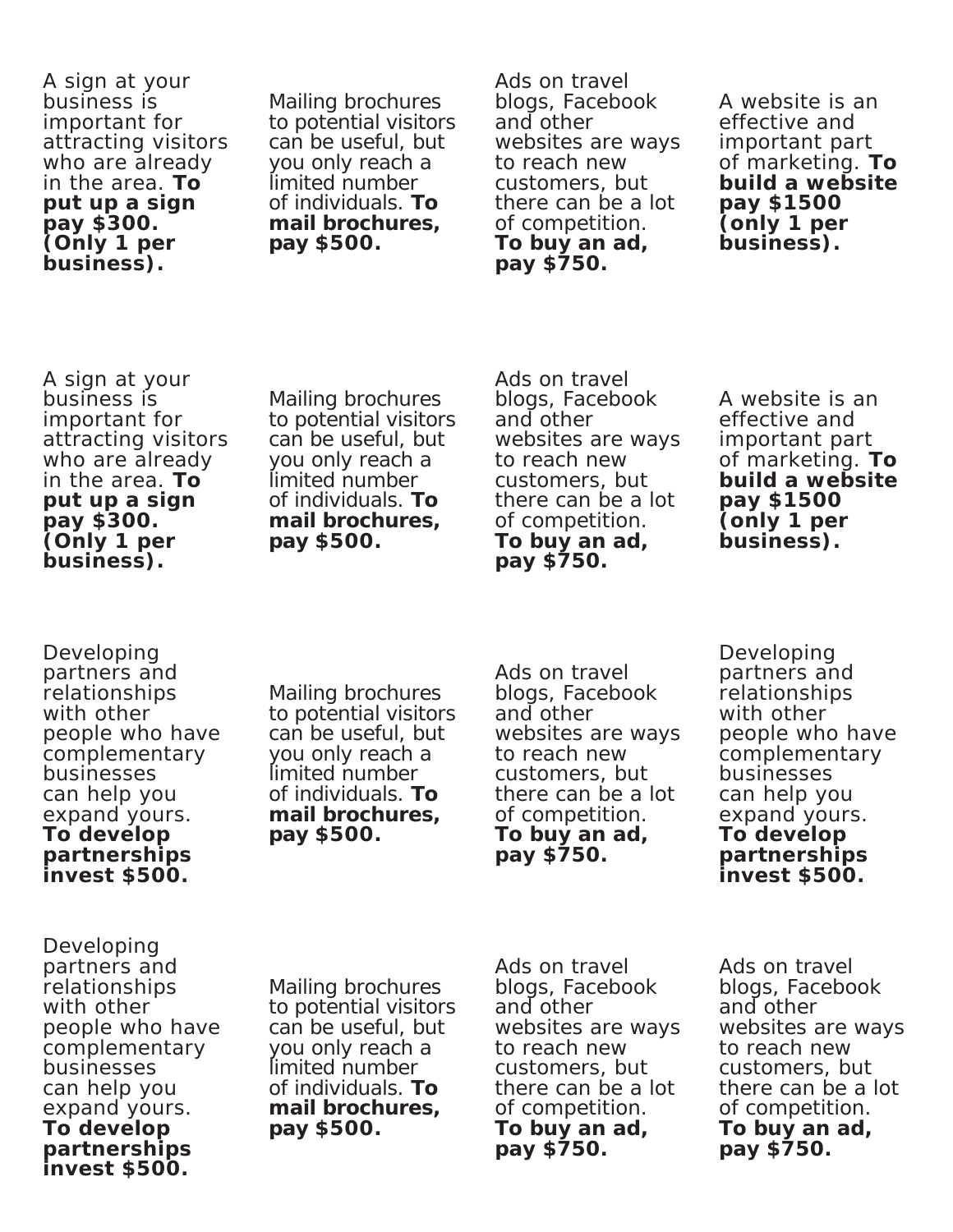| <b>Build a</b>      | <b>Advertise</b> | <b>Mail out</b>   | <b>Put up a SIGN!</b> |
|---------------------|------------------|-------------------|-----------------------|
| <b>WEBSITE!</b>     | <b>ONLINE!</b>   | <b>BROCHURES!</b> |                       |
| <b>Build a</b>      | <b>Advertise</b> | <b>Mail out</b>   | <b>Put up a SIGN!</b> |
| <b>WEBSITE!</b>     | <b>ONLINE!</b>   | <b>BROCHURES!</b> |                       |
| <b>Develop</b>      | <b>Advertise</b> | <b>Mail out</b>   | <b>Develop</b>        |
| <b>PARTNERSHIPS</b> | <b>ONLINE!</b>   | <b>BROCHURES!</b> | <b>PARTNERSHIPS</b>   |
| <b>Advertise</b>    | <b>Advertise</b> | <b>Mail out</b>   | <b>Develop</b>        |
| <b>ONLINE!</b>      | <b>ONLINE!</b>   | <b>BROCHURES!</b> | <b>PARTNERSHIPS</b>   |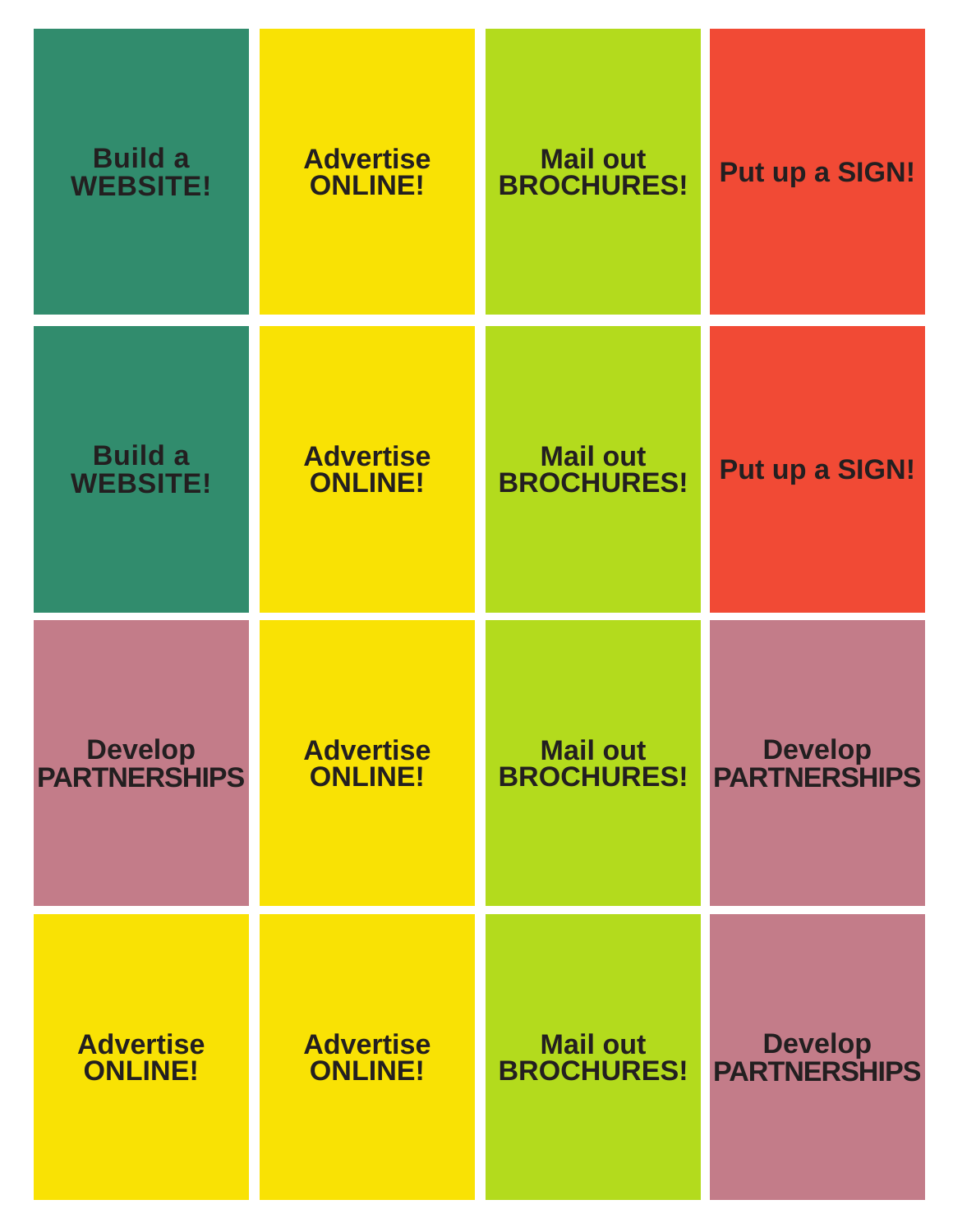Developing partners and relationships with other people who have complementary businesses can help you expand yours. **To develop partnerships invest \$500.**

Mailing brochures to potential visitors can be useful, but you only reach a limited number of individuals. **To mail brochures, pay \$500.** 

Ads on travel blogs, Facebook and other websites are ways to reach new customers, but there can be a lot of competition. **To buy an ad, pay \$750.** 

Developing partners and relationships with other people who have complementary businesses can help you expand yours. **To develop partnerships invest \$500.**

Developing partners and relationships with other people who have complementary businesses can help you expand yours. **To develop partnerships invest \$500.**

Mailing brochures to potential visitors can be useful, but you only reach a limited number of individuals. **To mail brochures, pay \$500.** 

Ads on travel blogs, Facebook and other websites are ways to reach new customers, but there can be a lot of competition. **To buy an ad, pay \$750.** 

Developing partners and relationships with other people who have complementary businesses can help you expand yours. **To develop partnerships invest \$500.**

Developing partners and relationships with other people who have complementary businesses can help you expand yours. **To develop partnerships invest \$500.**

Mailing brochures to potential visitors can be useful, but you only reach a limited number of individuals. **To mail brochures, pay \$500.** 

Ads on travel blogs, Facebook and other websites are ways to reach new customers, but there can be a lot of competition. **To buy an ad, pay \$750.** 

Developing partners and relationships with other people who have complementary businesses can help you expand yours. **To develop partnerships invest \$500.**

Developing partners and relationships with other people who have complementary businesses can help you expand yours. **To develop partnerships invest \$500.**

Mailing brochures to potential visitors can be useful, but you only reach a limited number of individuals. **To mail brochures, pay \$500.** 

Ads on travel blogs, Facebook and other websites are ways to reach new customers, but there can be a lot of competition. **To buy an ad, pay \$750.** 

Developing partners and relationships with other people who have complementary businesses can help you expand yours. **To develop partnerships invest \$500.**